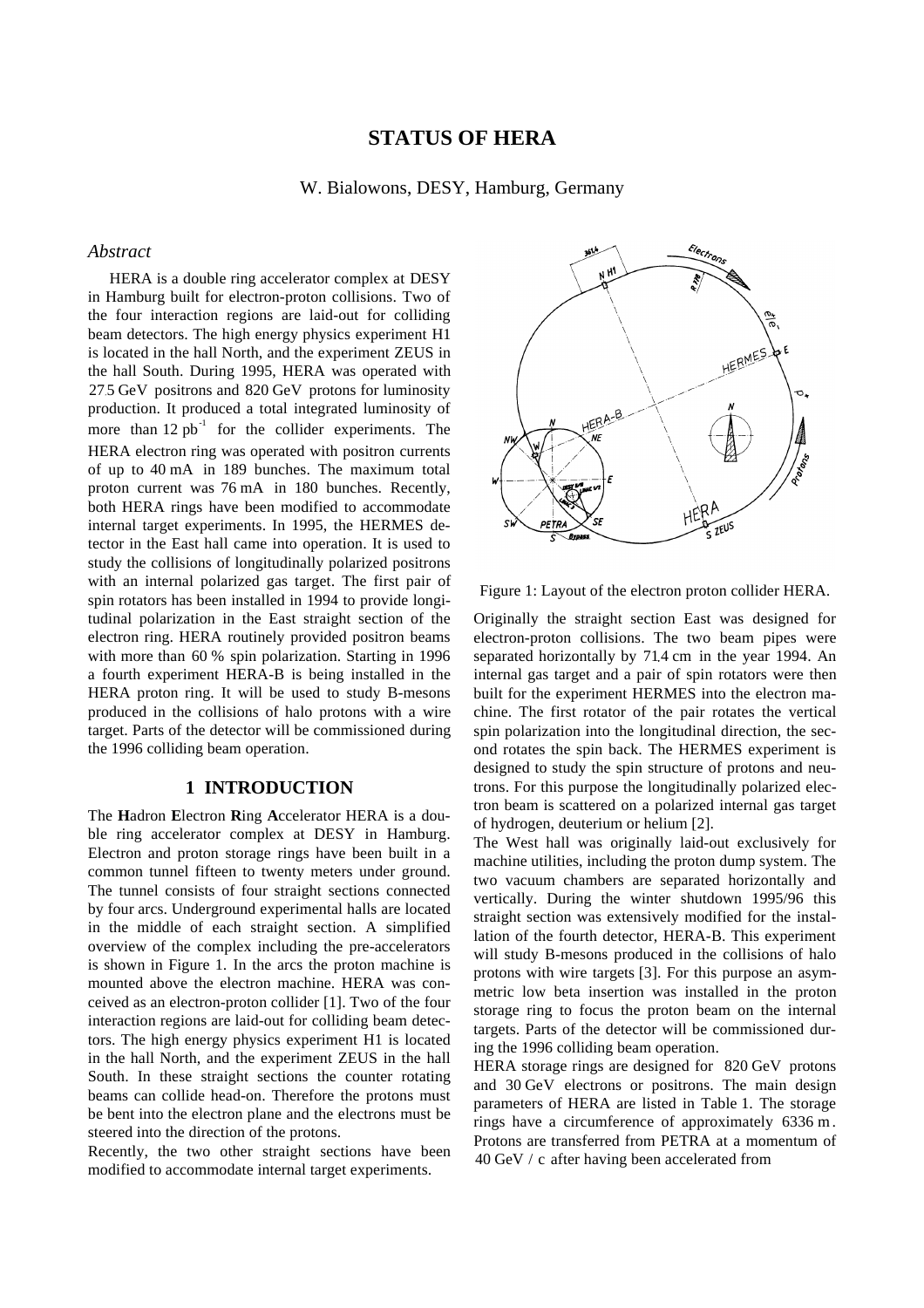|                                        | $e^+$<br>$\mathfrak{e}$                                         |                          |  |
|----------------------------------------|-----------------------------------------------------------------|--------------------------|--|
| Circumference $L$                      | 6335.82 m                                                       |                          |  |
| Injection momentum $p_0 c$             | $12 \text{ GeV}$                                                | $40 \text{ GeV}$         |  |
| Design momentum $p_N c$                | $30 \text{ GeV}$                                                | 820 GeV                  |  |
| Center of mass energy $E_{cm}$         | 314 GeV                                                         |                          |  |
| Number of bunches $N$                  | 210                                                             |                          |  |
| Number of buckets $N_R$                | 220                                                             |                          |  |
| Average beam current $I$               |                                                                 | $58 \text{ mA}$   163 mA |  |
| Luminosity per IP $\mathcal L$         | $15~10^{31}$ cm <sup>-2</sup> s <sup>-1</sup>                   |                          |  |
| Specific luminosity $\mathcal{L}_{sp}$ | 3.3 $10^{29}$ mA <sup>-2</sup> cm <sup>-2</sup> s <sup>-1</sup> |                          |  |
| Length of straight sections            | $4 \times 361.4 \text{ m}$                                      |                          |  |

Table 1: Main design parameters of HERA.

7.5 GeV / c. The complete injection chains are listed in Table 2. The ratio of the circumferences of HERA and PETRA is 11 to 4. Thus to produce a complete HERA proton fill requires three PETRA fills of up to 70 bunches to be injected, ramped and ejected into HERA. The proton machine has a superconducting magnet structure in the arcs. The bending magnets and the main quadrupoles are excited by a current of 5024 A at 820 GeV, achieving a field strength in the dipole magnets of 4.65 T.

Electrons are transferred from PETRA at an energy of 12 GeV after having been accelerated from 7 GeV . Fifty five-cell and 32 seven-cell normal conducting 500 MHz cavities and 16 four-cell superconducting cavities are installed in the electron machine. Due to this high total shunt impedance it is not possible to transfer the total charge from PETRA to HERA at once [4]. Instead an injection scheme was chosen in which three consecutive electron bunches are transferred fourteen times. In this scheme five PETRA fills are needed to produce a complete HERA luminosity filling. The beams are synchronized in luminosity operation. This is achieved by making the revolution frequencies of the protons and of the electrons equal and by phase-locking the two rf frequencies. In this way it is ensured that the collision points are centered in the interaction regions.

On October 19, 1991 the H1 luminosity monitor detected the first proton-electron collisions in HERA. In June 1992 the two colliding beam detectors H1 and ZEUS

|                    | Momentum $pc / GeV$ | Velocity B |           |  |
|--------------------|---------------------|------------|-----------|--|
|                    | $e^+$<br>$e^{-}$    |            |           |  |
| LINAC 2/PIA        | 0.45                |            |           |  |
| <b>DESY II</b>     | 7.0                 |            |           |  |
| <b>PETRA</b>       | 12                  |            |           |  |
| HERA <sup>e</sup>  | 30                  |            |           |  |
| LINAC <sub>3</sub> |                     | 0.31       | 0.3137152 |  |
| <b>DESY III</b>    |                     | 7.5        | 0.9922652 |  |
| <b>PETRA</b>       |                     | 40         | 0.9997250 |  |
| HERA <sup>p</sup>  |                     | 820        | 0.9999993 |  |

Table 2: The injection systems for HERA.

started data taking. This concluded an eight year construction period which began with the authorization in 1984.

#### **2 CURRENT STATUS**

In the year 1995 HERA operated routinely for the collider experiments and for the fixed target experiment HERMES. 180 proton bunches and 189 positron bunches were stored in the machines. 174 bunches in both beams collide at the two interaction regions. The remaining six proton pilot bunches were used for background discrimination of the proton-gas scattering. The luminosity monitors measure the bremsstrahlung produced in electron-proton scattering ( $ep \rightarrow e \gamma p$ ). Because the electrons are also decelerated by the residual gas, the remaining 15 electron pilot bunches are used to measure this unavoidable background. A total integrated luminosity of more than  $12$  pb<sup>-1</sup> was achieved during last year. Figure 2 shows the integrated luminosity produced in each year since the first data taking. The values were measured with the luminosity monitor of the ZEUS experiment. The luminosity monitor of the H1 experiment has indicated systematically lower on-line luminosity. In order to understand this systematic difference the effective beam sizes were measured [5]. The effective cross sections of the beams were determined by measuring the specific luminosity as a function of the transverse beam separation, since the specific luminosity itself depends only on these effective sizes. Within the precision of this measurement the effective beam sizes at both interaction points are equal. The difference in the luminosity measurements can be explained by the difference in the



Figure 2: The total integrated luminosity per year.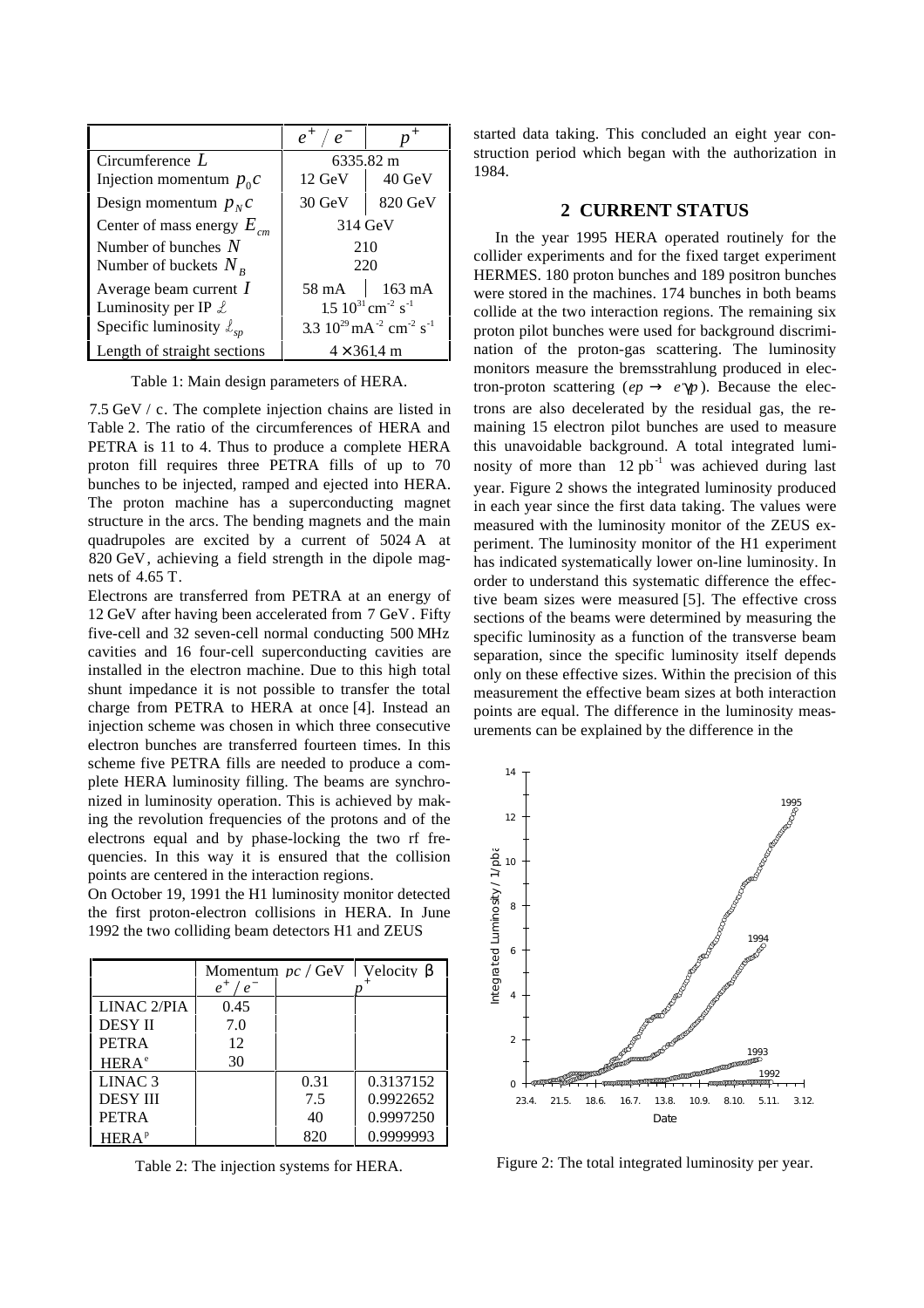|                                                                           | Design | 1992  | 1993  | 1994  | 1995  | 1996  |
|---------------------------------------------------------------------------|--------|-------|-------|-------|-------|-------|
| Number of p bunches                                                       | 210    | 10    | 90    | 170   | 180   | 180   |
| Number of e bunches                                                       | 210    | 12    | 94    | 168   | 189   | 189   |
| Number of colliding bunches                                               | 210    | 10    | 84    | 153   | 174   | 174   |
| p momentum $p_0 / GeV / c$                                                | 820    | 820   | 820   | 820   | 820   | 820   |
| p current $I_0$ / mA                                                      | 163    | 2     |       | 54    | 73    | 80    |
| e momentum $p_0 / GeV / c$                                                | 30     | 26.67 | 26.67 | 27.52 | 27.52 | 27.52 |
| e current $I_0$ / mA                                                      | 58     | 3.4   |       | 36    | 37    | 40    |
| Specific luminosity                                                       |        |       |       |       |       |       |
| $\ell_{\rm so}/10^{29}$ mA <sup>-2</sup> cm <sup>-2</sup> s <sup>-1</sup> | 3.33   |       |       | 4.0   | 5.0   | 6.0   |
| Luminosity $\ell/10^{31}$ cm <sup>-2</sup> s <sup>-1</sup>                | 1.5    |       |       | 0.4   | 0.7   | 0.8   |
| Delivered integrated                                                      |        |       |       |       |       |       |
| luminosity $\int \mathcal{L} dt / \rho \bar{b}$ arn <sup>-1</sup>         | (50)   | 0.06  | 1.1   | 6.2   | 12.3  | 15    |
| Long. polarization $P_0$ /%                                               |        |       |       | 65    | 70    | 70    |

Table 3: Development of the main machine parameters since the first data taking in 1992.

on-line evaluation of the photon and electron counting rates. ZEUS uses only the photon rate for the luminosity measurement while H1 measures the coincidence rate of the bremsstrahlung photons and the decelerated electrons. The slope of the electron beam in the interaction point must be well adjusted in both planes for the photons to hit the photon detector. The acceptance of the electron detector depends on the beam position and on its slope, especially in the horizontal plane. With an optimal adjustment both monitors have measured the same luminosity. It is extremely difficult during luminosity operation to adjust the conditions for the coincidence measurement and to keep them constant over long periods of time.

Up to July 1994 data have been taken with electrons. Afterwards, due to an electron beam lifetime problem, luminosity operation was continued with positrons. The break in the slope of the 1994 curve in Figure 2 indicates the change from electrons to positrons. The slope of the integrated luminosity curve is much higher with positrons than with electrons. This is explained by the difference in the beam lifetimes. In Table 3 the development of the main machine parameters are listed. The delivered luminosity has been steadily increasing. The main factors are improved technical reliability of the machine and the increase in the number of bunches. In Figure 2 one can recognize that the time periods with continuous luminosity operation have become longer every year. Nevertheless a large potential for increasing the integrated luminosity up to the design value is in further improvements in the technical stability of the machine in addition to increasing the beam currents. In the last year HERA was running in luminosity operation one third of the time scheduled for electron-proton collisions. This time can be doubled and is limited by the magnet cycle, beam filling and energy ramping times. Figure 3 shows the distribution of the initial proton and positron currents



Figure 3: Proton and positron beam currents in 1995.

over the last year. One can recognize that both machines have run reproducibly after overcoming the initial startup problems. At the beginning of the year the major problems included a broken connection of a superconducting correction quadrupole, a destroyed cold quench protection diode and a short in the windings of a normal conducting low beta quadrupole of the proton ring. In order to repair the cold diode one octant was warmed up and cooled down again. This is the reason for the three week break in June. During 1995 the proton machine was running with an average initial current of 55 mA distributed in 180 buckets. The maximum current was 73 mA. The limitations were given by the maximum current of PETRA and by the transmission efficiency. PETRA was running with an average current of 75 mA at 40 GeV distributed in 60 buckets. The maximum value was 100 mA . The design current of PETRA is 150 mA in 70 bunches. 52 MHz and 208 MHz rf systems are installed in HERA. The proton bunches are transferred into the 52 MHz buckets and are compressed into the 208 MHz buckets during acceleration. At 820 GeV the bunch length was typically  $\sigma$  = 20 cm. A continuing problem is the population of the buckets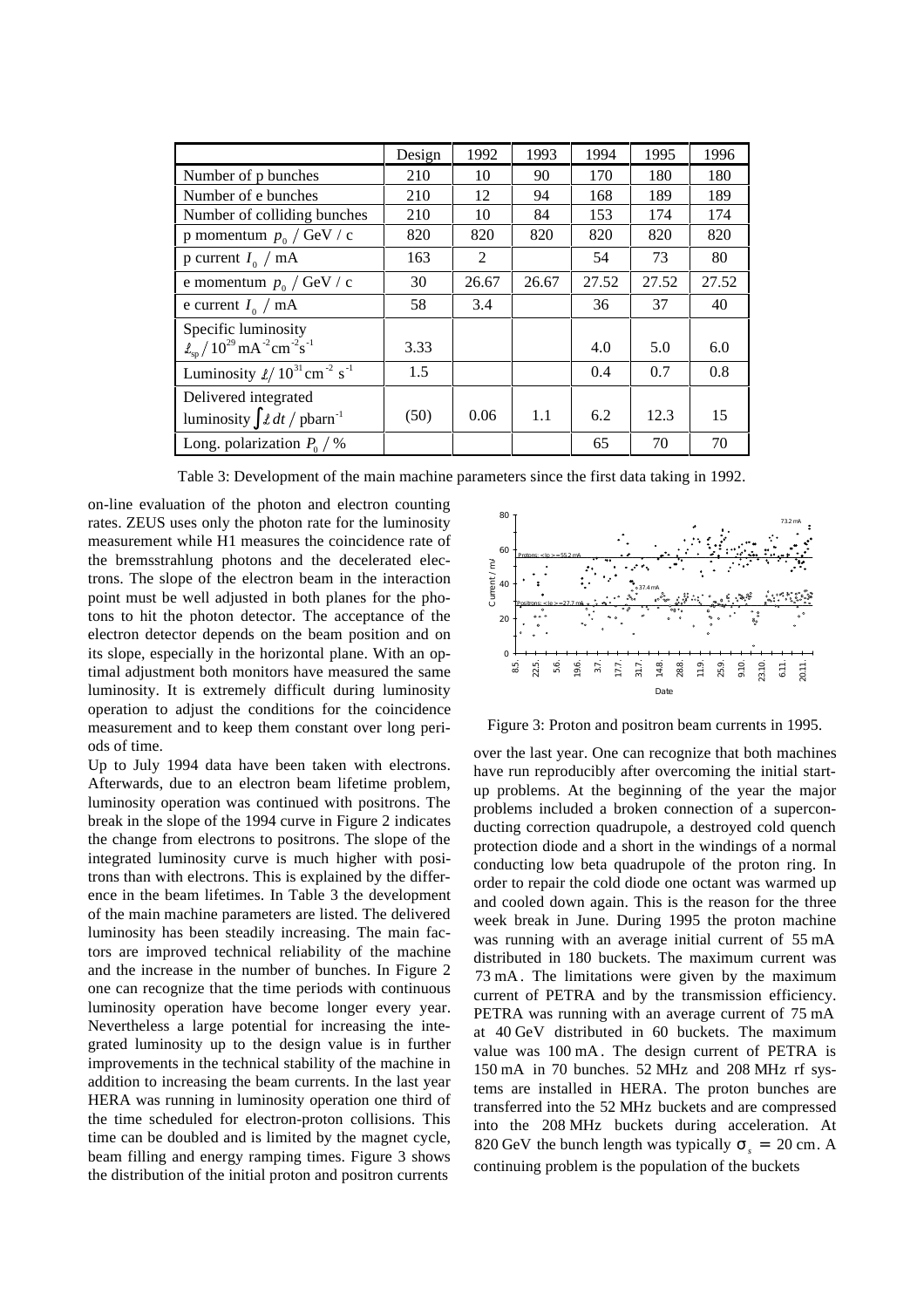adjacent to the main bunches. Because the bucket sizes of PETRA and HERA are not well matched. the tails of the longitudinal distribution populate the satellite buckets in HERA. During luminosity operation these satellite bunches are one source of background. The background conditions were without exception clearly worse at a second positron fill. There are indications from the two high energy physics experiments that the satellite buckets are further filled during the preparation of a new positron filling, while the beams are still separated. This could be one explanation why the background is increased. Therefore one has run with only one luminosity run per proton filling. The injection optimization and the ramp procedure were improved last year. The dipole and sextupole fields change during flat bottom by the decay of the persistent currents in the superconducting cables. The drift is corrected automatically. The non-linear behavior of the sextupole component of the superconducting dipole field is corrected during the first step of ramp. During the acceleration the tune of the machine is corrected by tables. As a result of these improvements, ramps with negligible losses were routinely possible.

At the beginning of luminosity operation the HERA electron machine was running with an average positron current of nearly 28 mA distributed in 189 buckets. The maximum current was 37 mA . The limitation was given by the rf power. Seven 500 MHz double klystrons for six normal conducting and one superconducting cavity section are installed. The maximum power is 1500 kW per transmitter. Stable operation was possible only at lower values. The superconducting cavities were limited to a total power of 800 kW . The limit for the normal conducting cavities was between 1200 kW and 1400 kW . In 1995 the HERA electron machine accumulated a circulating charge ∫ *idt* of 43 Ah . In the straight section West the transverse polarization was measured by observing the vertical asymmetry of Comptonscattered, circularly polarized light. In luminosity operation the average saturation polarization reached a value of 60 %. After luminosity tuning the experiment HERMES could open the gas valve and start data taking in parallel with the colliding beam operation. One can see in Figure 4 the change in the positron beam lifetime



Figure 4: Change in lifetime due to the gas target.

due to the HERMES internal gas target. The effect on the positron beam lifetime was between 30 and 50 hours. The beam lifetime without gas inlet was between 10 and 15 hours. Except for the reduction of the beam lifetime by about 15% no other disturbances were observed by the collider experiments. During the winter shutdown 1995/96 a longitudinal polarimeter was installed additionally in the straight section East.

In 1995 the average luminosity at the beginning of a fill reached  $\ell = 3.8 \overline{10^{30}} \text{ cm}^{-2} \text{s}^{-1}$  per interaction point. The maximum luminosity was  $7.0 \times 10^{-30} \text{ cm}^{-2} \text{s}^{-1}$ , roughly half of the design value. The main limitation was the proton and positron beam intensities. Figure 5 shows the specific luminosity at the beginning of each luminosity run during the last year. The mean value was  $s_p = 4.9 10^{29}$  mA<sup>-2</sup> cm<sup>-2</sup> s<sup>-1</sup>. The specific luminosity is defined as the luminosity divided by the product of the beam currents. The specific luminosity depends only on the proton and electron beam sizes at the interaction point. In the last year the specific luminosity was higher than the design value. This is a result of a stronger focusing of both beams and of a smaller proton beam emittance. The luminosity lifetime was mainly determined by the positron beam lifetime. The proton beam lifetime was typically of the order of several 100 hours and in many luminosity runs the emittance of the proton beam showed no deterioration. This is a result of the optimally matched beam sizes at the interaction points which minimizes the non-linear beam-beam interaction.



Figure 5: Specific luminosity  $l_{\rm w}$  /  $10^{29}$  mA<sup>-2</sup> cm<sup>-2</sup> s<sup>-1</sup>.

### **2 ELECTRON BEAM LIFETIME**

HERA is designed for the collision of protons with electrons and positrons. For the physics program it is essential that the collider experiments can take data with both sorts of leptons. In HERA the operation with electrons is much different from the operation with positrons [6,7]. Figure 6 shows the electron beam lifetime versus current. At high intensities the lifetime drops to several hours during or shortly after the energy is ramped from 12 to 27 GeV. Figure 4 shows the beam lifetime versus current during a positron fill. One can see that the